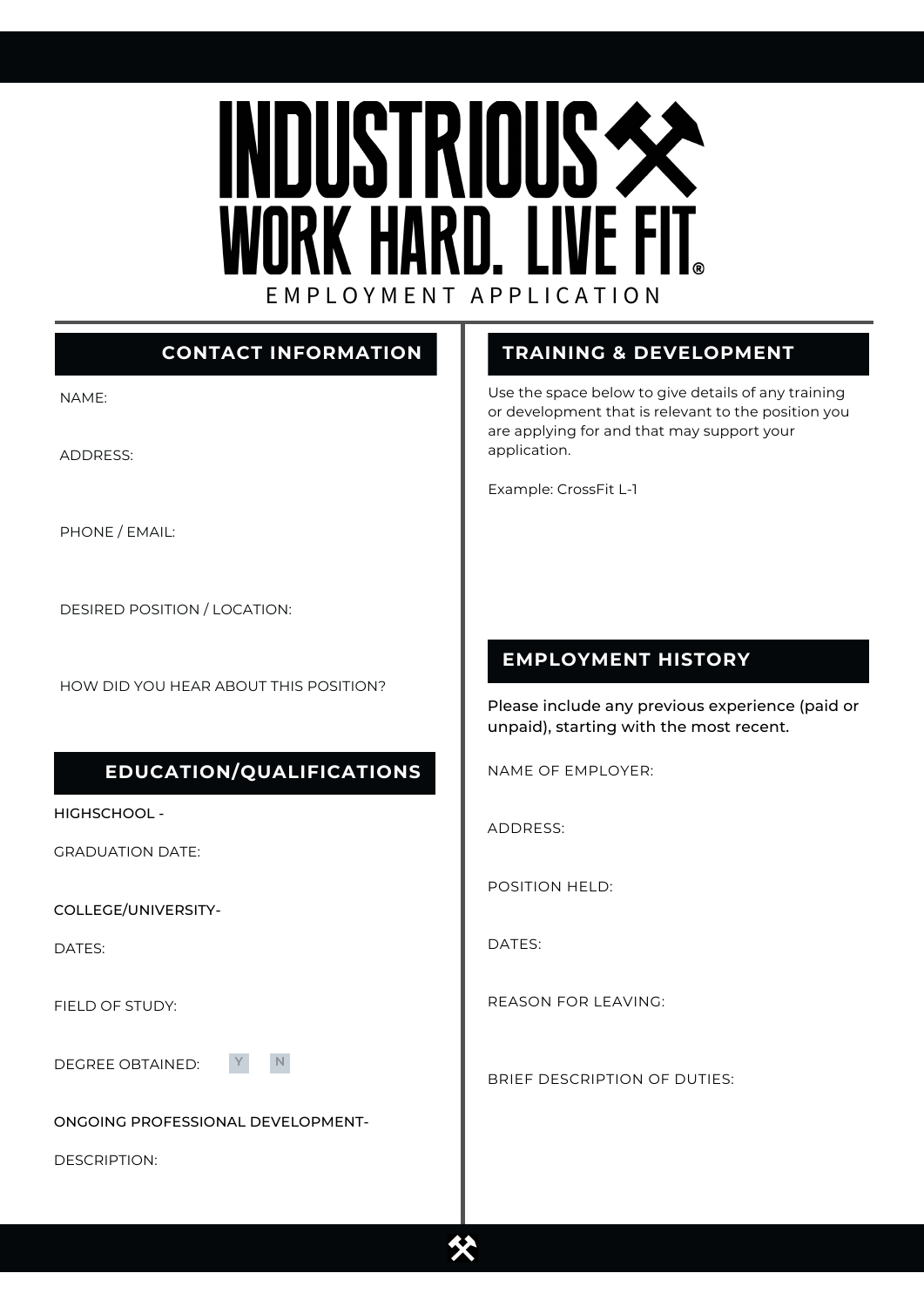#### **EMPLOYMENT HISTORY (CONT.)**

Please include any previous experience (paid or unpaid), starting with the most recent.

NAME OF EMPLOYER:

ADDRESS:

POSITION HELD:

DATES:

REASON FOR LEAVING:

BRIEF DESCRIPTION OF DUTIES:

NAME OF EMPLOYER:

ADDRESS:

POSITION HELD:

DATES:

REASON FOR LEAVING:

BRIEF DESCRIPTION OF DUTIES:

#### **DECLARATION**

Please read the following declaration and sign in the appropriate place below. If this declaration is not signed, your application may not be considered.

*I CONFIRM THAT ALL THE INFORMATION GIVEN BY ME ON THIS FORM IS CORRECT AND ACCURATE AND I UNDERSTAND THAT IF ANY OF THE INFORMATION I HAVE PROVIDED IS LATER FOUND TO BE FALSE OR MISLEADING, ANY OFFER OF EMPLOYMENT MAY BE WITHDRAWN OR EMPLOYMENT TERMINATED*

SIGNATURE:

DATE:

## **AVAILABILITY**

Please number in order of preference (1 being the most preferred, 4 being the least preferred). Hours vary base on position and/or location.

MORNINGS (5AM - 11AM)

MID-DAY (9AM - 5PM)

EVENINGS (3PM - 9PM)

SATURDAYS (7:00AM - 2PM)

SUNDAYS (7:00AM - 2PM)

EARLIEST START DATE:

Do you have any restrictions on the hours you are able to work?